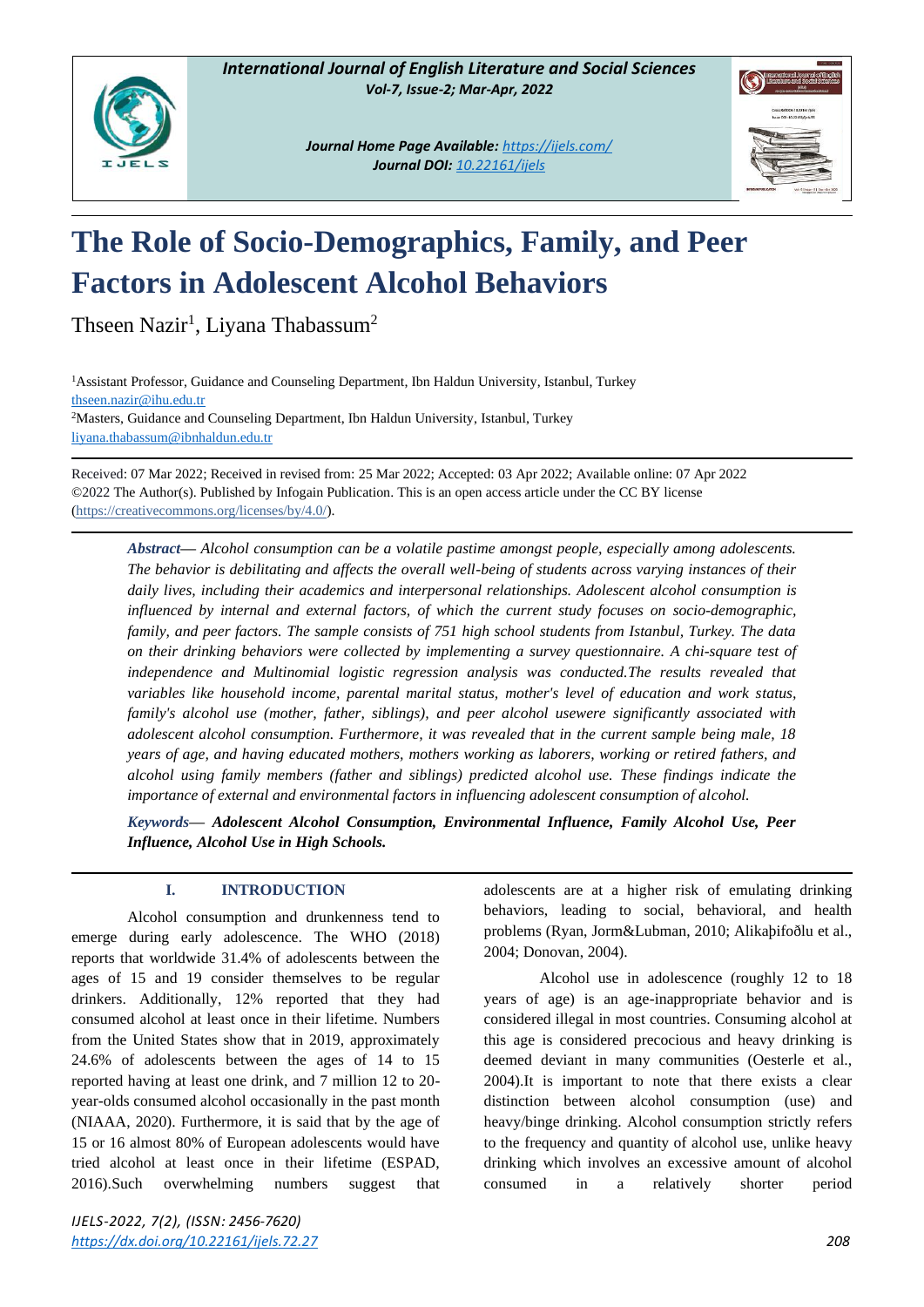(Schulenberg&Maggs., 2002). For this research, however, we are looking at alcohol consumptionbehaviors. Alcohol consumption in adolescents affects the physical, psychological, and social well-being of individuals.

The current study seeks to examine the relationship between adolescent alcohol consumption and socio-demographic variables (age, gender, and household income), family variables (parental marital status, parental education level, parental work status, family alcohol use), peer alcohol use. Further, the study aims to identify the predictors of adolescent alcohol consumption from among these variables. It was important to include a wide variety of factors in the study, which may have a significant role to play in adolescent lives and behaviors. This study sets itself apart from other similar studies by including a wide repertoire of variables including personal factors like age and gender, family, and peer factors. This is important given the understanding that adolescent behaviors are generally shaped by different environmental, social, and biological factors (Ennet et al., 2008; Kliewer&Murrelle, 2007; Grant et al., 2005; Vermeiren et al., 2003; Kilpatrick et al., 2000).

Adolescents are at an age where they are easily manipulated and vulnerable to their surroundings. This stage in their lives is characterized by unexpected, and often confusing changes across multiple spheres of functioning; biological, cognitive, and social (Windle, 2000). The onset of puberty also opens up new experiences in terms of heightened levels of emotional volatility, increased levels of negative affect, and increased risktaking behaviors (Gunn & Smith, 2010).Additionally, these changes make them highly susceptible to acts of violence, delinquency, and/or risky behaviors (Squeglia et al., 2017; Windle, 2000), owing to the lack of prefrontal cortex maturity (Spear, 2000). Adolescent alcohol consumption typically begins in early adolescence with experimentation and gradually increases to peak usage in late adolescence or early adulthood (Webb, Bray, Getz & Adams, 2002). What's more, earlier drinking behaviors can lead to later alcohol dependence and alcohol-related health concerns (Ryan et al., 2010; Grant et al., 2005; Hingson, Heeren, Zakocs, Winter & Wechsler, 2003). These health concerns may present themselves as brain damage, acute and chronic illnesses, cardiovascular diseases, diabetes, hypertension, cancer, etc. (CharroBaena et al., 2018; Mostofsky et al., 2016).

Adolescents may pick up drinking habits from a couple of different sources, be it peers, family, school, or the neighborhood they are from.As such, adolescent alcohol behaviors are perhaps best explained by Bronfenbrenner's Ecological System's Theory (1997), which suggests that human development is an intricate process of complex relationships and multiple levels of social contexts. The theory explores adolescent behavior in terms of its relationship with various social institutions like family, peers, schools, and neighborhoods (Bronfenbrenner, 1979). According to Bronfenbrenner, these systems do not influence adolescent behaviors independently, but rather through an intricate web of interrelatedness. Ennett and colleagues (2008) explored Bronfenbrenner's theory concerning adolescent alcohol consumption and relayed that the effect of school, peer, family, and neighborhood contexts significantly predict the development of adolescent alcohol consumption from age 11 to 17. Most of what influences adolescent alcohol use comes from modeling drinking behaviors by parents, peers, and adults alike (Ennet et al., 2008).Likewise, Albert Bandura's Social Learning Theory posits thatadolescents acquire drinking behaviors primarily through role models such as parents and peers (Duncan, Duncan &Strycker, 2006). Adolescents consider parents, peers, and school administrators as immediate socializing agents from whom behavior is modeled and learned. Accordingly, the importance of social relationships in adolescent lives is established. Social Learning Theory also demonstrates the role of positive and negative expectancies in initiating and sustaining adolescent alcohol consumption (Chartier, Hesselbrock&Hesselbrock, 2010).

**Gender**: The bulk of the research on adolescent alcohol use has focused on males and revealed that males consume more than females (Torikka et al., 2016; Kuntscheet al., 2015; Guler et al., 2009; Nolen-Hoeksema, 2004). The results were consistent with high school adolescents as well (Akkuşet al., 2017; Arslan et al., 2012). However, recent studies have reported a steep inclination in alcohol consumption among younger females (Bolland et al., 2013; Chen & Jacobsen, 2012; Kristjansson et al., 2009; Şaşmaz et al., 2006; Tot et al., 2004). This could be because of the rising social acceptability women face in consuming and partakingin the drinking culture in pubs or other public spaces. In females, alcohol use is related to internalizing factors (anxiety and depression) whereas in males alcohol use is associated with externalizing factors (aggression, violence, delinquency, etc.) (Bolland et al., 2013; Webb et al., 2002). This would explain why males tend to drink more than females.

**Age:** According to Piaget, adolescents are afflicted with a sense of egocentrismcalled adolescent egocentrism (Alberts, Elkind& Ginsberg, 2006).Elkind (1967) elaborates on Piaget's theory by introducing a subconstruct, the personal fable. The personal fable indulges the adolescent, allowing him to believe that his feelings,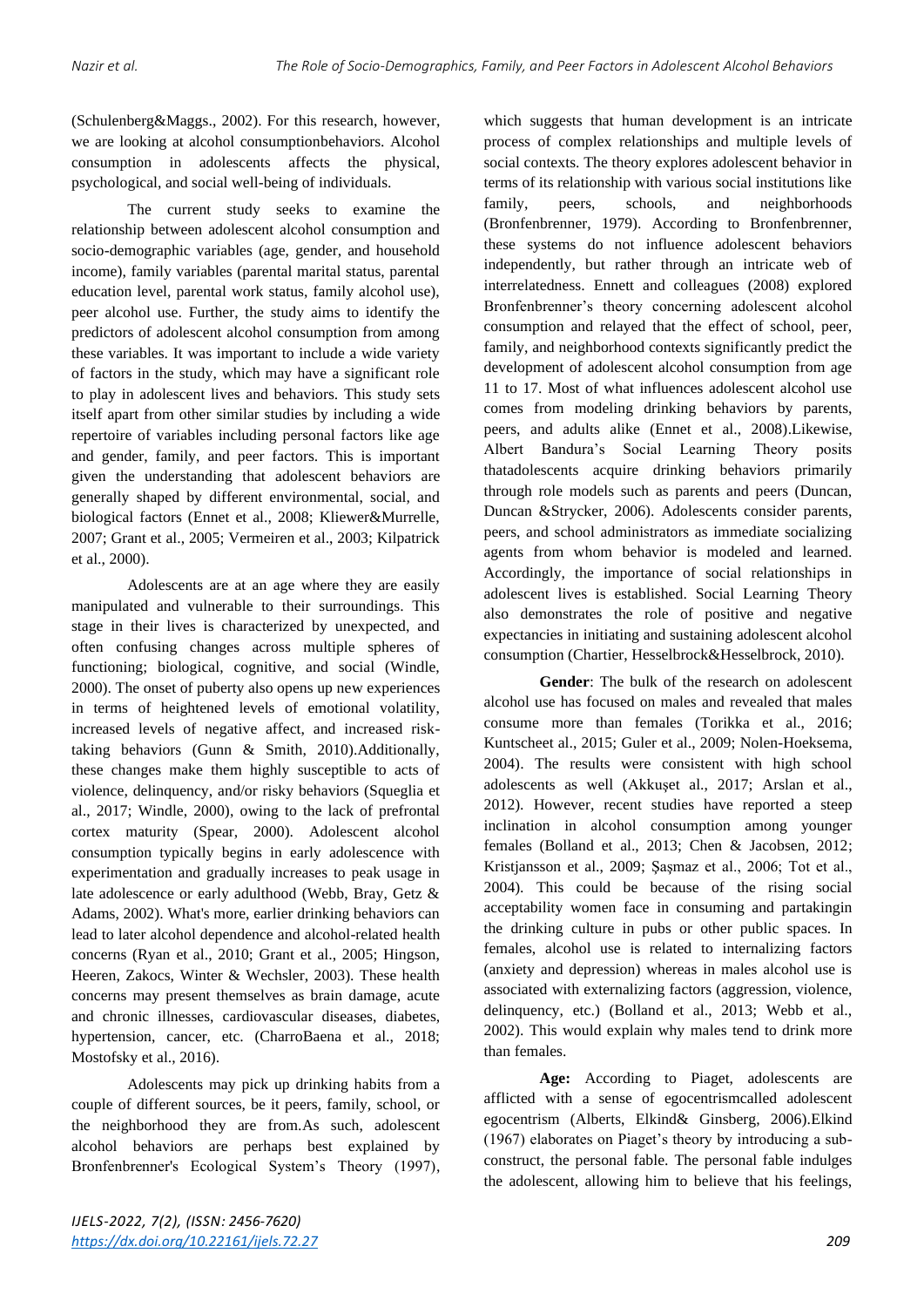his problems, and his experiences are like none other. This feature in adolescence is also associated with adolescent risk-taking behaviors such as substance or alcohol use (Alberts et al., 2006).Evidence suggests that adolescent alcohol behavior is related to their age and the understanding of alcohol as something bad or good (Herken, Özkan&Bodur, 2000). Studies reveal that alcohol initiation usually begins by the ages of 14 or 15, or earlier even (Doksat et al., 2016; (Bolland et al., 2013; TUIK, 2013; Turkstat, 2012). The consensus within the literature is that alcohol consumption increases with age during adolescence (Ünlü&Evcin, 2014; Arslan et al., 2012; Alikaþifoðlu et al., 2004; Strycker, Duncan & Pickering, 2003;Şaşmaz et al., 2006; Kilpatrick et al., 2000).This increasing trend can be seen in older adolescents and stabilizes during early adulthood (approx. 21-26 years) (Chartier et al., 2010).

**Socio-economic Status:**Generally, SESis calculated via constructs such as family income, parental education, occupation, and race/ethnicity (Oakes & Rossi, 2003).Adolescent alcohol consumption seems to be more prevalent and frequent in higher-income households (Patrick et al., 2012; Melotti et al., 2011; Tot et al., 2004). Spijkerman and colleagues (2008) found that families with high and intermediate SES enforce strict rules on alcoholrelated behaviors. Further, the study also revealed that families with higher SES were more likely to have mothers who consumed alcohol as compared to families with low SES and that alcohol was more readily available in households with higher SES than the contrary. One particular study identified that white adolescents coming from low SES households were related to greater alcohol consumption, cigarette, and cocaine use (Goodman & Huang, 2002). Studies have identified that lower SES is associated with authoritarian parenting styles and are more likely to use physical punishments as a consequence of stress-induced bylow SES (Pinderhughes, Dodge, Bates, Pettit &Zelli, 2000). This can in turn cause adolescents to pick up drinking habits as a way to cope.

**Parental Alcohol Use:** Parent's alcohol consumption often paves the way for the normalization of alcohol culture within the family. Literature shows that most adolescents who initiate alcohol consumption quite early, do so with their parents, family, or at home (Evren et al., 2014; Şaşmaz et al., 2006; Tot et al., 2004; Strycker, Duncan & Pickering, 2003; Herken et al., 2000; Windle, 2000).

**Parental Level of Education:** A higher social standing and greater parental education have been identified to be associated with greater adolescent alcohol consumption (Melotti et al., 2011; Maggs, Patrick &

Feinstein, 2008). A higher educational qualification in the mother is also a significant factor in adolescent alcohol consumption(Alikaþifoðlu et al., 2004; Tot et al., 2004).\On the other hand, an analysis of the Ontario Student Drug Use Survey revealed that adolescents between the ages of 12 and 19 with college-educated parents were not likely to take part in alcohol use or other substance use (Hamilton, Noh &Adlaf, 2009).

Parental Marital Status: Children with divorced parents have been identified to exhibit higher rates of adolescent alcohol use (Kristjansson et al., 2009; Thompson et al., 2008). Children from recently divorced homes drink more frequently, in higher quantities, and are more likely to be drunk than children whose parents have been divorced for 4 years or more and children from intact families (Jeynes, 2001).Studies also show that there is a greater risk for alcohol initiation in adolescents living with a stepparent as compared to those with intact families (Amato, 2001; Flewelling& Bauman, 1990). Single-parent homes also proved to be a risk factor for adolescent alcohol use (Vanassche et al., 2014; Fisher et al., 2007; Karatay&Kubilay, 2004).

**Sibling Alcohol Use:** Studies reveal that older siblings can socialize adolescents into risk-taking behaviors, substance use, or alcohol consumption (Fagan &Najman, 2005; Windle, 2000). Further, Whiteman and colleagues (2016) found that not only was there a significant association between older siblings and younger siblings' alcohol consumption but also that this association was mediated through social and cognitive pathways. In particular, older siblings' alcohol use paved the way for younger siblings co-use and positive expectations about alcohol consumption (Whiteman et al., 2016).Sibling influences on adolescent alcohol consumption are especially concerning since there isn't much literature written or studies done regarding this matter (Scholte et al., 2008).

**Peer Alcohol Use:** Peer factors seem to be as important, if not more, in the initiation of alcohol use among adolescents. This is evident from the fact that alcohol or substance-using peers and peer encouragement in using alcohol are influential factors in the early initiation of alcohol use among adolescents (Strycker, Duncan & Pickering, 2003; Maxwell, 2002; Windle, 2000) and cessation over a year (Maxwell, 2002).Studies can also attest to the fact that having a peer who uses substances or alcohol is a predictor of adolescent alcohol consumption (Poelen et al., 2007; Tot et al., 2004).Factors such as the presence of a large number of friends who are into substance use significantly increased the risk of adolescent alcohol use, whereas being excluded by peers reduced said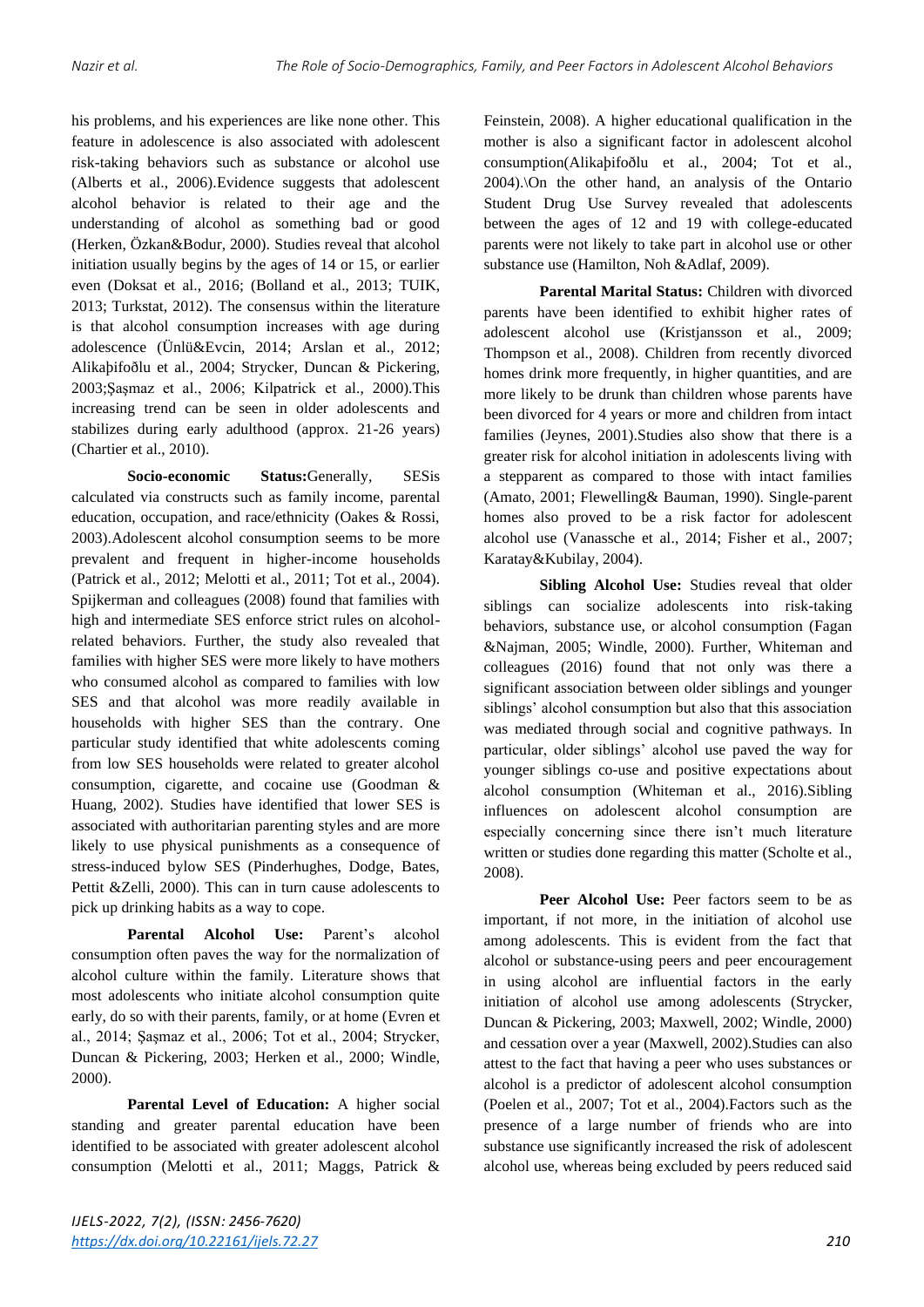risk (Shortt, Hutchinson, Chapman &Toumbourou, 2007). Alcohol use is also associated with adolescents spending time with friends after school in areas outside of parental observation such as cafés, the movies, parks, or the city center (Ünlü&Evcin, 2014). Social media plays a huge role in the peer socialization of drinking culture. Studies suggest that witnessing online portrayals of risky behaviors, drinking, and partying by peers can significantly influence adolescents to conform to the same behavior (Huang et al., 2014).

### **II. Methods**

The study takes on a quantitative approach, making use of surveys to explore the trends and factors related to adolescent alcohol consumption. The study aims to understand the prevalence of alcohol use and the predictors associated with it among adolescents in Turkish high schools. Further, the study aims to identify the impact of demographic, family, peer, and school factors on adolescent alcohol consumption. The data used in the present study is collected from high schools in Turkey. A total of 751 entries were available for analysis. Data analysis is to be conducted using the Statistical Package for the Social Sciences (SPSS) and the STATA software.

# **III. Results and Discussion**

Three types of tests i.e. Pearson Chi-square likelihood ratio and Linear by Linear association had were used to assess the relationship between family and peer variables with adolescent alcohol consumption and the results had been presented below in table 1.1.

|  | Table 1.1 Association of adolescent alcohol consumption with family and peer variables |
|--|----------------------------------------------------------------------------------------|
|  |                                                                                        |

| <b>Family and peer Variables</b> | <b>Pearson Chi-Square</b> | <b>Likelihood</b> | <b>Linear-by-Linear Association</b> |
|----------------------------------|---------------------------|-------------------|-------------------------------------|
|                                  |                           | <b>Ratio</b>      |                                     |
| <b>Household Income</b>          | 17.881***                 | $19.586***$       | 1.998                               |
| <b>Parental Marital Status</b>   | 23.091***                 | 19.337**          | .316                                |
| <b>Mother's Education Level</b>  | 24.508***                 | $24.002***$       | 5.570**                             |
| Mother's Work Status             | $35.015***$               | $30.446***$       | 1.749                               |
| Mother's Alcohol Use             | $60.508***$               | $37.465***$       | $4.843**$                           |
| <b>Father's Alcohol Use</b>      | $92.565***$               | $67.755***$       | $2.976*$                            |
| <b>Sibling's Alcohol use</b>     | 87.724***                 | 56.059***         | $7125***$                           |
| Peer alcohol use                 | 192.159***                | 183.633***        | $13.518***$                         |

*\*\*\*,\*\* and \* represents the significance at 1%,5%, and 10% respectively***.**

From table 1.1 it can be observed that all of the variables indicating family and peer characteristicsare highly related toadolescent alcohol consumption when Pearson chi-square and likelihood ratio tests are used. However, according to the Linear-by-Linear, association there is no relationship between household income and adolescent alcohol consumption. This may be the case that the association between the two is not linear. However, results confidently suggest that family and peerrelated characteristics are closely related toadolescent alcohol consumption.

A multinomial logistic regression analysis was conducted to determine the significance of the three variables (gender, age, residence, household income), family variables (parental marital status, mother's education level, father's education level, mother's work status, father's work status, mother's alcohol use, father's alcohol, sibling's alcohol use) and peer alcohol use. The regression results revealed that factors such as being male, being 18 years old, having mothers with any level of formal education and working as minimum wage labor, having working fathers, having retired fathers, having alcohol-consuming peers, and family members (father and siblings), all significantly predicted adolescent alcohol consumption at varying levels of significance.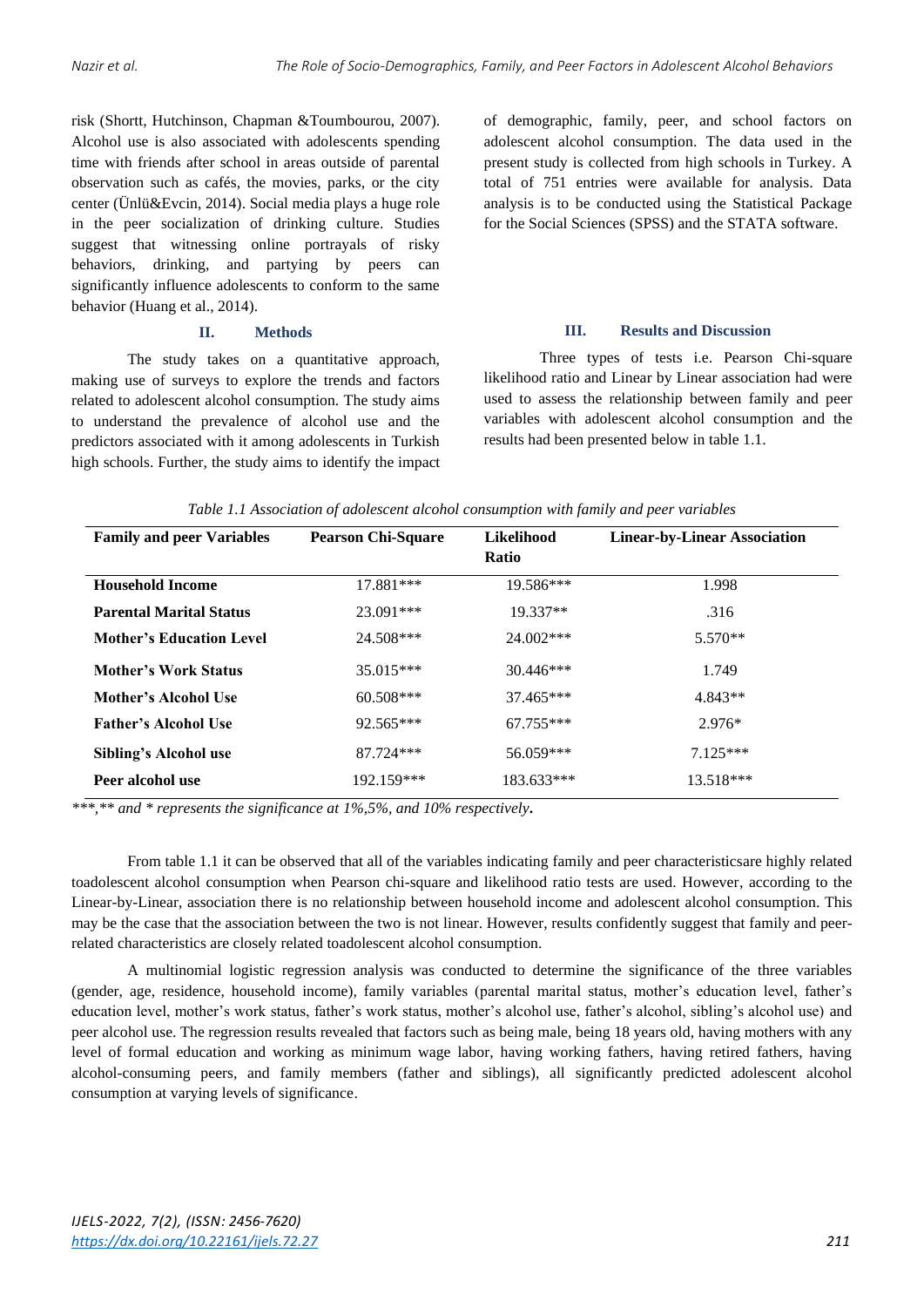|                                  | (1)         | (2)         | (3)        | (4)        |
|----------------------------------|-------------|-------------|------------|------------|
| <b>VARIABLES</b>                 | Logit Coeff | Logit Coeff | Odds ratio | Odds ratio |
| Male                             | $0.632*$    | 0.322       | 1.882*     | 1.380      |
|                                  | (0.359)     | (0.260)     | (0.675)    | (0.359)    |
| Age                              |             |             |            |            |
| 19 years old                     | $-1.343$    | 0.507       | 0.261      | 1.660      |
|                                  | (0.822)     | (0.862)     | (0.215)    | (1.431)    |
| 18 years old                     | $-1.664**$  | 0.0511      | $0.189**$  | 1.052      |
|                                  | (0.791)     | (0.850)     | (0.150)    | (0.895)    |
| 17 years old                     | $-14.83$    | $-14.08$    | 3.64e-07   | 7.69e-07   |
|                                  | (931.0)     | (955.2)     | (0.000339) | (0.000734) |
| <b>Marital Status</b>            |             |             |            |            |
| Not divorced, separated          | 0.110       | $-0.219$    | 1.117      | 0.803      |
|                                  | (1.134)     | (0.945)     | (1.267)    | (0.759)    |
| Divorced, separated              | 0.857       | 0.423       | 2.357      | 1.527      |
|                                  | (0.715)     | (0.639)     | (1.684)    | (0.975)    |
| Divorced, living together        | $-13.07$    | $-12.64$    | 2.11e-06   | 3.25e-06   |
|                                  | (3,709)     | (3,166)     | (0.00783)  | (0.0103)   |
| One parent passed away           | 0.780       | $-0.422$    | 2.182      | 0.655      |
|                                  | (1.129)     | (1.198)     | (2.464)    | (0.785)    |
| <b>Mother's Education Status</b> |             |             |            |            |
| Primary school grad              | $-1.897***$ | 0.718       | $0.150***$ | 2.049      |
|                                  | (0.587)     | (0.666)     | (0.0881)   | (1.366)    |
| Middle school grad               | $-1.134*$   | 0.680       | $0.322*$   | 1.974      |
|                                  | (0.633)     | (0.696)     | (0.204)    | (1.375)    |
| High school grad                 | $-1.385*$   | 1.008       | $0.250*$   | 2.739      |
|                                  | (0.728)     | (0.734)     | (0.182)    | (2.010)    |
| University grad                  | 0.113       | $2.028*$    | 1.119      | $7.601*$   |
|                                  | (1.333)     | (1.050)     | (1.492)    | (7.978)    |
| <b>Father's Education Status</b> |             |             |            |            |
| Primary school grad              | $-1.256$    | $-2.307*$   | 0.285      | 0.0995*    |
|                                  | (1.256)     | (1.196)     | (0.358)    | (0.119)    |
| Middle school grad               | $-1.798$    | $-2.202*$   | 0.166      | $0.111*$   |
|                                  | (1.294)     | (1.195)     | (0.214)    | (0.132)    |
| High school grad                 | $-1.649$    | $-2.143*$   | 0.192      | $0.117*$   |
|                                  | (1.335)     | (1.224)     | (0.257)    | (0.144)    |
| University grad                  | $-2.311$    | $-2.933**$  | 0.0991     | $0.0532**$ |
|                                  | (1.522)     | (1.348)     | (0.151)    | (0.0717)   |

*Table 1.9 Multinomial Logistic Regression Coefficients and Odd Ratios (N=751)*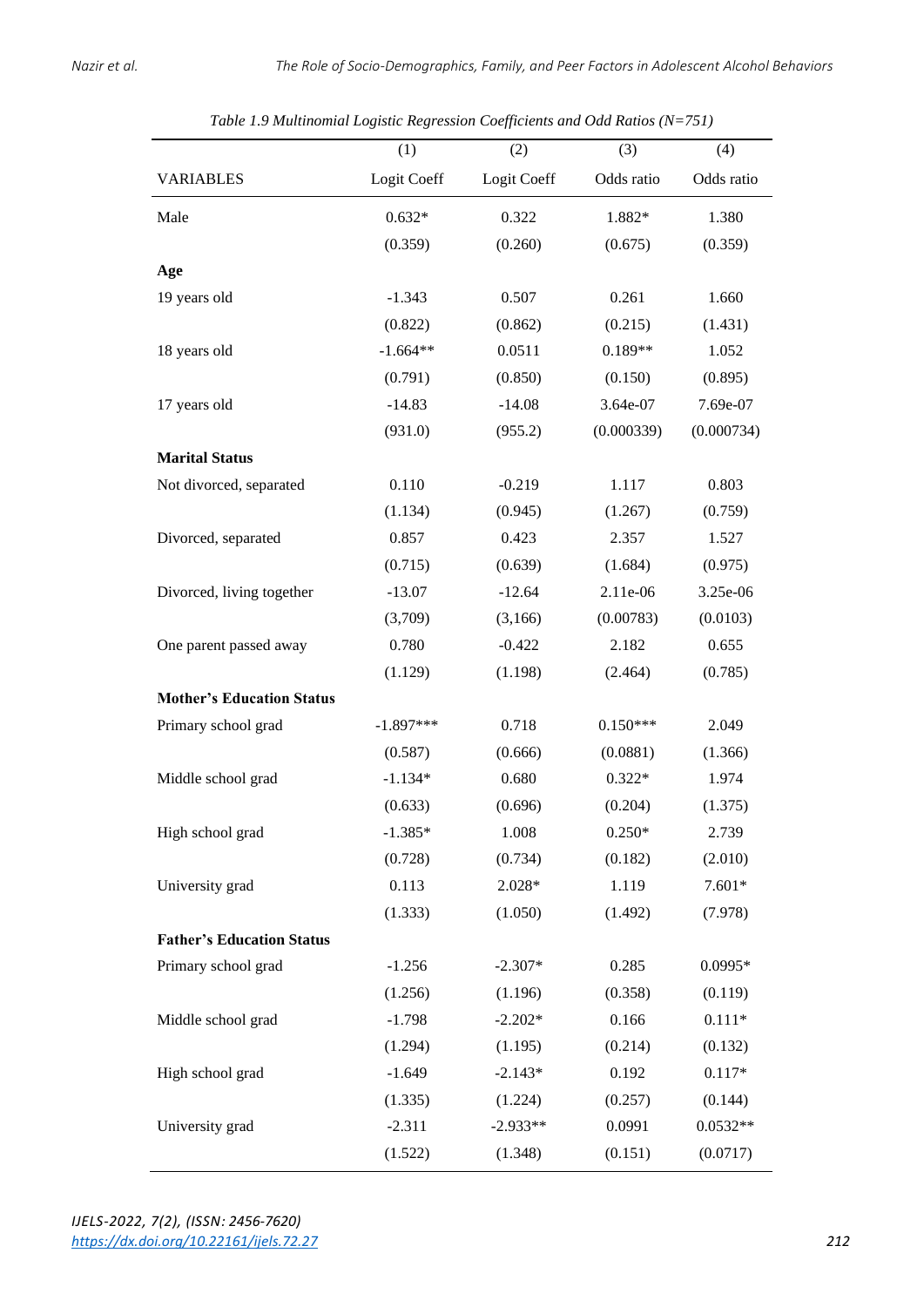| <b>Household Income</b>     |           |          |            |          |
|-----------------------------|-----------|----------|------------|----------|
|                             |           |          |            |          |
| 0-1600tl income             | $-0.0319$ | $-0.439$ | 0.969      | 0.644    |
|                             | (0.722)   | (0.539)  | (0.700)    | (0.347)  |
| More than 1600tl income     | 0.805     | 0.323    | 2.236      | 1.381    |
|                             | (0.545)   | (0.382)  | (1.218)    | (0.527)  |
| <b>Mother's Work Status</b> |           |          |            |          |
| Laborer                     | $0.713*$  | $-0.206$ | $2.040*$   | 0.814    |
|                             | (0.387)   | (0.330)  | (0.789)    | (0.269)  |
| Office holder               | $-1.164$  | $-0.198$ | 0.312      | 0.821    |
|                             | (1.655)   | (1.050)  | (0.517)    | (0.861)  |
| Retired                     | $-0.0256$ | 0.926    | 0.975      | 2.525    |
|                             | (1.299)   | (1.036)  | (1.266)    | (2.616)  |
| Tradesmen                   | 0.543     | 1.204*   | 1.721      | 3.335*   |
|                             | (0.997)   | (0.680)  | (1.717)    | (2.268)  |
| <b>Father's Work Status</b> |           |          |            |          |
| Laborer                     | 1.888**   | 1.144    | $6.603**$  | 3.140    |
|                             | (0.767)   | (0.721)  | (5.065)    | (2.265)  |
| Office holder               | 3.140***  | 1.381    | $23.10***$ | 3.978    |
|                             | (1.038)   | (0.902)  | (23.98)    | (3.586)  |
| Retired                     | 2.329***  | 0.840    | $10.27***$ | 2.316    |
|                             | (0.836)   | (0.811)  | (8.586)    | (1.878)  |
| Tradesmen                   | 1.910**   | 1.045    | $6.750**$  | 2.844    |
|                             | (0.851)   | (0.767)  | (5.742)    | (2.182)  |
| <b>Peer Alcohol Use</b>     |           |          |            |          |
| Closest peer's alcohol use  | 2.729***  | 0.324    | 15.32***   | 1.383    |
|                             | (0.761)   | (0.865)  | (11.65)    | (1.197)  |
| Some peer's alcohol use     | 2.151***  | 1.998*** | 8.591***   | 7.378*** |
|                             | (0.547)   | (0.343)  | (4.699)    | (2.529)  |
| Most peer's alcohol use     | 4.314***  | 2.874*** | 74.74***   | 17.71*** |
|                             | (0.636)   | (0.474)  | (47.55)    | (8.394)  |
| All peer's alcohol use      | 4.441 *** | 2.198*   | 84.82***   | 9.007*   |
|                             | (1.189)   | (1.298)  | (100.9)    | (11.69)  |
| <b>Family Alcohol Use</b>   |           |          |            |          |
| No one                      | $-0.139$  | $-0.259$ | 0.870      | 0.772    |
|                             | (0.849)   | (0.815)  | (0.739)    | (0.629)  |
| Mother                      | 1.931     | 1.677    | 6.893      | 5.347    |
|                             | (1.280)   | (1.377)  | (8.826)    | (7.363)  |
| Father                      | 1.957**   | 0.673    | 7.075**    | 1.961    |
|                             | (0.814)   | (0.820)  | (5.757)    | (1.607)  |

*IJELS-2022, 7(2), (ISSN: 2456-7620) <https://dx.doi.org/10.22161/ijels.72.27>213*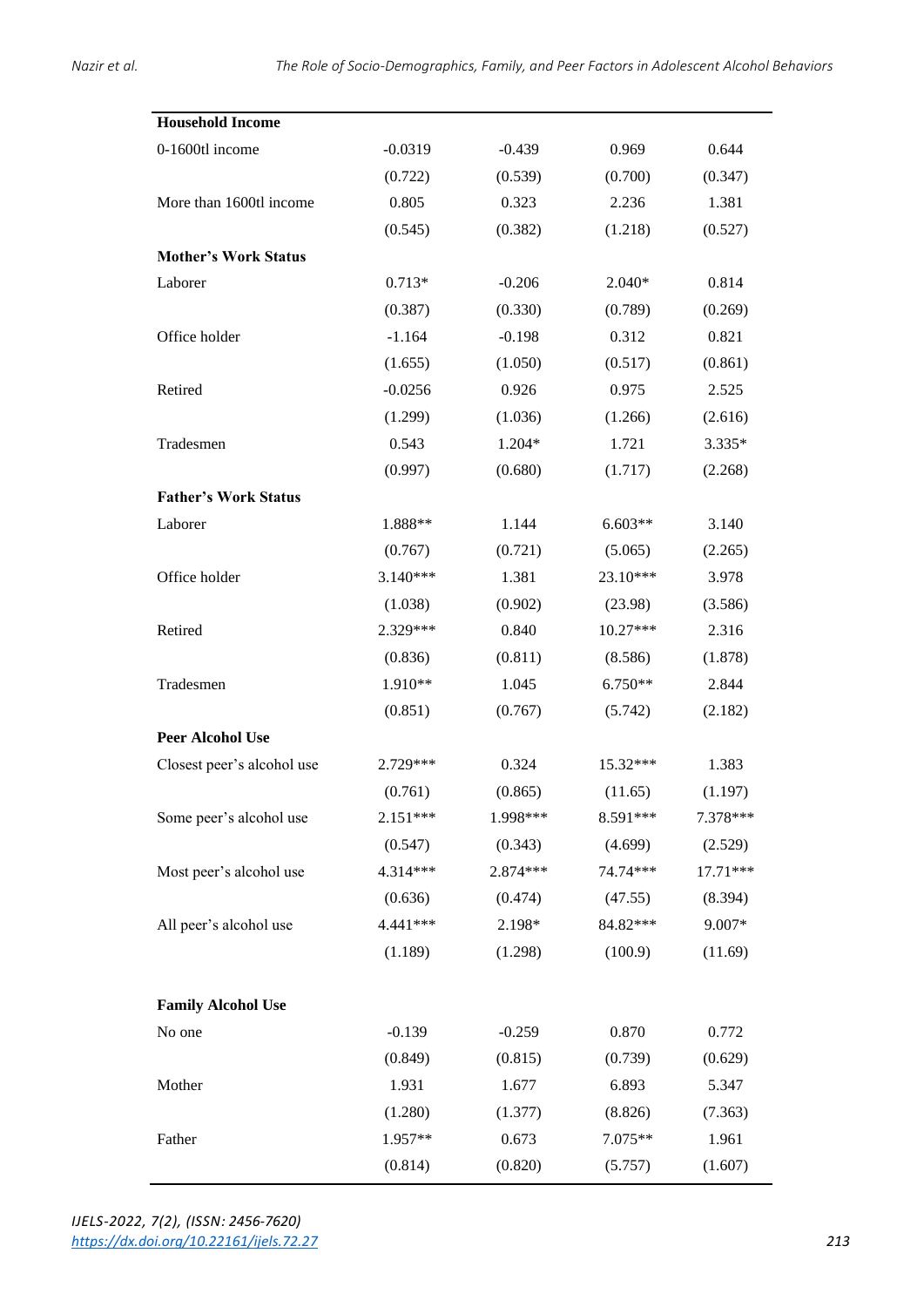| Sibling             | $2.302***$ | 0.620      | 9.995***     | 1.860      |
|---------------------|------------|------------|--------------|------------|
|                     | (0.810)    | (0.849)    | (8.101)      | (1.578)    |
| Constant            | $-17.90$   | $-3.292**$ | 1.68e-08     | $0.0372**$ |
|                     | (808.4)    | (1.628)    | $(1.36e-05)$ | (0.0605)   |
| <b>Observations</b> | 751        | 751        | 751          | 751        |

The results suggest that adolescents are more likely to consume alcohol if they are males, have mothers working as laborers, have fathers working as laborers, office holders, and tradesmen, have retired fathers, and have alcohol using peers, fathers, and siblings. Furthermore, adolescents are less likely to consume alcohol if they are aged 18, have primary, middle, and high school graduate mothers.

Taking gender into consideration, not only did the sample reveal that more males consume alcohol than females, but also that male adolescents are more likely than female adolescents to consume alcohol. Even, males enjoy a sense of social approval should they choose to drink while women experience social sanctions against drinking (Griffin et al., 2000; Ögel et al., 2000), this finding comes as no surprise. Further, drinking behaviors are also strongly associated with externalizing behaviors, which are in turn related to the male gender (Bolland et al., 2013; Squeglia et al., 2017).

Looking at the variable of age, adolescents aged 18 are less likely than 20-year-olds to consume alcohol. That isyoung adults aged 20 are more likely to consume alcohol. Hence, it is safe to assume that, alcohol consumption may not be as prevalent during adolescence (17-18 years) in the current sample. The results also reveal ages 17 and 19 are not significant probably because of the disproportionate sample size, which consists largely of participants who do not consume alcohol compared to those who consume alcohol.

Looking at the variable of household income the results revealed that household income is associated with alcohol use in adolescents but is not a predictor of the same. Prior studies have sufficiently highlighted the importance of household income and financial status in determining adolescent deviance, substance use, and alcohol consumption. These studies have shown that adolescent alcohol consumption is more prevalent and more frequent in higher-income households (Patrick et al., 2012; Melotti et al., 2011; Humensky, 2010; Tot et al., 2004). This is because higher-income households are of higher social standing and can easily afford alcoholic beverages despite the heavy prices (Spijkerman et al., 2008). Although adolescents from higher-income families report more alcohol consumption, the current study was unable to establish a cause-and-effect relationship between both variables. That is, it cannot be conclusively claimedthat it is because of a higher household income that these adolescents consume alcohol.

Looking at the variable of the mother's level of education is strongly associated with adolescent alcohol consumption and is identified to predict the behavior as well. The nature of this relationship is such that adolescents with educated (primary, middle, and high school graduate) mothers are less likely to consume alcohol compared to those with illiterate mothers. Educated parents can identify the dangers of early drinking behaviors and are hence able to educate their children appropriately. However, since mothers are usually the primary caretakers, being educated is a huge advantage in managing adolescent behaviors. Education provides mothers with a well-equipped arsenal that can be used to discipline, monitor, and curb adolescent alcohol use.Not surprisingly, adolescents with low education levels parents are liable to have the wrong ideas about alcohol, such, as it is harmless or not constituting a drug/substance (Tur, 2003).

Next is the relationship between adolescent alcohol consumption and a mother's work status. The findings signal a strong association between these two variables, with most alcohol-consuming adolescents in the current sample having unemployed mothers. Moreover, alcohol consumption in adolescents is significantly predicted by having mothers working as laborers. That is, adolescents with mothers employed as laborers are more likely to consume alcohol compared to adolescents with unemployed mothers. A mother's work status as a laborer signifies a potential financial risk within the family given labor work is considered unskilled employment. This also reflects poorly on adolescents who may not have sufficient maternal supervision, paving way for deviant behaviors to emerge(Shortt et al., 2007).

Perhaps the most substantial of findings is the relationship between family alcohol use and adolescent alcohol use. One of the main reasons for adolescents emulating drinking behaviors is because they witness the same from socializing family agents. The current study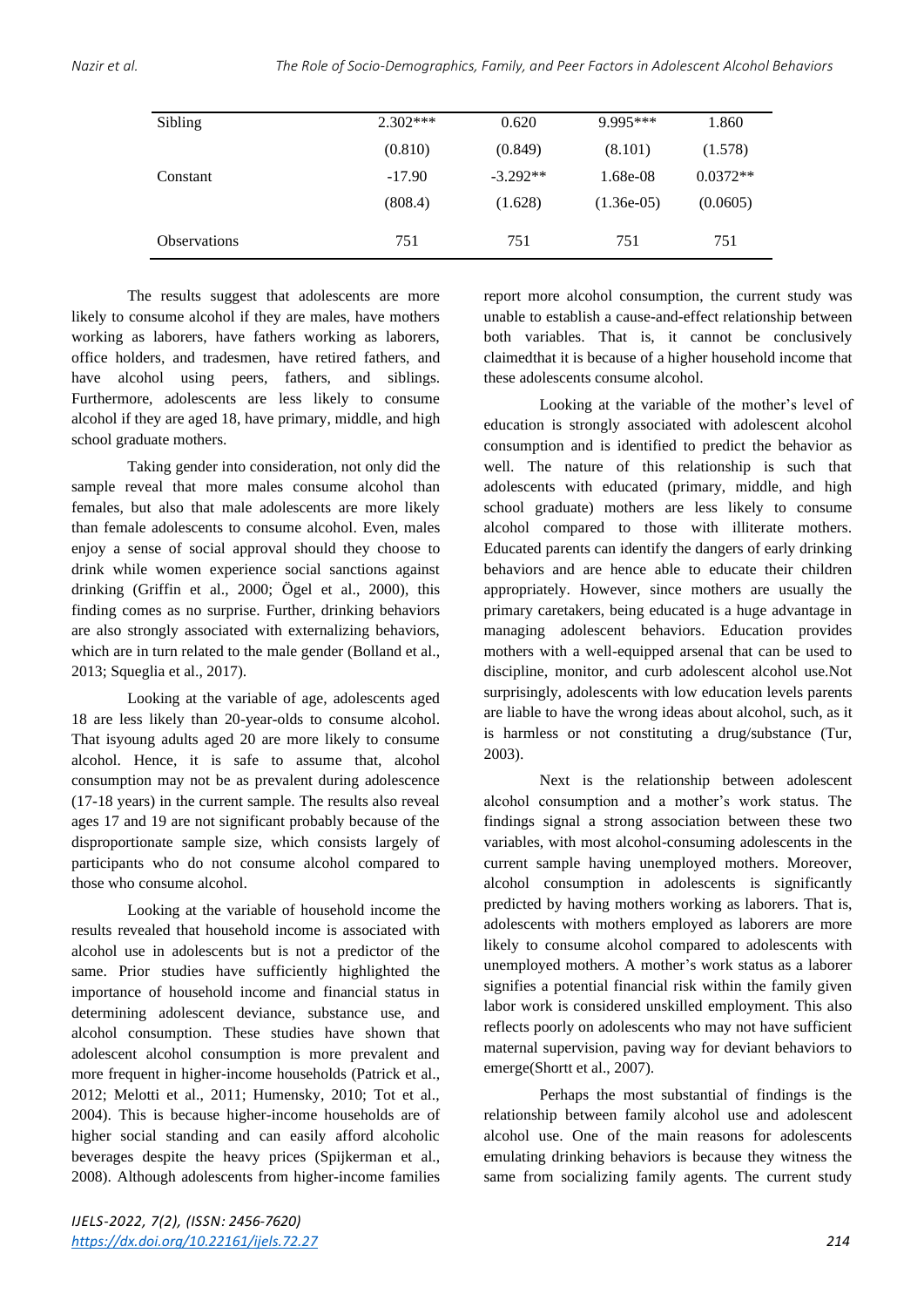looked into the drinking behaviors of fathers, mothers, and siblings to reveal a strong association between adolescent alcohol use and family alcohol use. However, only father's and sibling's alcohol use separately predicted alcohol use among adolescents. In other words, adolescents are more likely to consume alcohol if they have fathers and siblings who consume alcohol. This finding is well supported by prior studies(Donovan 2004; Stryker et al., 2003; Herken et al., 2000).Alcohol consumption among family members normalizes the drinking culture within the family, encouraging adolescents to pick up similar habits.It is important to note that siblings, especially older ones, have a stronger influence on adolescents than do parents (Whiteman et al., 2007; Fagan &Najman, 2005). Siblings, on the occasion of having grown together and having shared life experiences, are likely to influence each other's attitudes, beliefs, and behaviors. Older siblings provide adolescents with opportunities that make alcohol consumption possible (Windle, 2000).

Peer influence is perhaps even more powerful in terms of the impact it has on driving adolescent behavior. The reason why peer influence is more compelling to adolescents is that adolescents identify strongly with peer groups at this age, more so than with their parents or siblings. Consequently, the current results revealed that peer alcohol use and adolescent alcohol use are strongly associated with each other. The results also revealed that adolescents with alcohol use peers are more likely to consume alcohol than adolescents with peers who do not use alcohol.Prior studies have made it clear that adolescents with alcohol/substance-using peers are at a higher risk of early alcohol initiation and consumption (Strycker et al., 2003; Maxwell, 2002; Windle, 2000).

# **IV. Conclusion**

This study helps shed light on the current scenario of adolescent alcohol consumption and attempts to explore the relationship between adolescent alcohol consumption and each of the demographic, family, peer, and school variables used in the study. The current sample of Turkish adolescents revealed that being male, 18 years of age, along with having educated mothers, mothers working as laborers, working or retired fathers, and alcohol using family members (father, mother, siblings) predicted alcohol use. Consequently, it is understood that alcohol influence on adolescents operates within an interrelated web of various demographic, family, peer, and school factors. At varying levels of significance, each of these factors is either related to or impacts adolescent alcohol consumption in the current sample. Identifying the underlying factors of alcohol consumption in adolescents is quite important in tailoring remedial and intervention strategies. According to the findings, males and individuals in their late adolescence or young adulthood are implicated, raising the need for increased intervention policies aimed at this specific demographic. Middle schools and high schools would benefit from specific behavioral committees that could monitor student deviant behaviors and identify at-risk students showing markers of potential alcohol consumption. According to this study, these markers can be family alcohol use, parental education and work status, socioeconomic status, peer alcohol use, or school engagement. These committees could work hand-in-hand with counselors, teachers, and other administrative staff while also maintaining communication with at-risk students, their peers, and parents. They could also provide alcohol awareness drives, and implement support systems for the students in the form of counseling centers, thereby helping students navigate the turbulent waters of adolescent experiences. Schools should actively work with the community and families in raising awareness about the dangers of adolescent alcohol use. Families who are unable to obtain this information elsewhere should be able to access these "community-wide programs" despite their children not attending said school. That is, these programs aiming for awareness should be open to all.

#### **REFERENCES**

- [1] Akkuş, D., Karaca, A., Şener, D. K., &Ankaralı, H. (2017). Liseöğrencileriarasındasigaravealkolkullanmasıklığıveetkile yenfaktörler. AnadoluKliniği, 22(1), 36-45. doi: 10.21673/anadoluklin.245632.
- [2] Alberts, A., Elkind, D., & Ginsberg, S. (2006). The Personal Fable and Risk-Taking in Early Adolescence. *Journal of Youth and Adolescence*, 36(1), 71–76. doi:10.1007/s10964- 006-9144-4
- [3] Alikaþifoðlu, M., Erginöz, E., Ercan, O., Uysal, Ö.,Albayrak-Kaymak, D., &Ýlter, Ö. (2004). Alcohol drinking behaviors among Turkish high school students. *The Turkish journal of pediatrics*, 46, 44-53.
- [4] Amato, P. R. (2001). Children of divorce in the 1990s: An update of the Amato and Keith (1991) meta-analysis. *Journal of Family Psychology*, 15(3), 355–370. doi:10.1037/0893-3200.15.3.355
- [5] Arslan, H. N., Terzi, O., Dabak, S., &Peksen, Y. (2012). Substance, Cigarette and Alcohol Use Among High School Students in the Provincial Center of Samsun, Turkey. *Erciyes Tıp Dergisi/Erciyes Medical Journal*, 34(2), 79–84. doi:10.5152/etd.2012.19
- [6] Bolland, K. A., Bolland, J. M., Tomek, S., Devereaux, R. S., Mrug, S., &Wimberly, J. C. (2013). Trajectories of Adolescent Alcohol Use by Gender and Early Initiation Status. *Youth & Society*, 48(1), 3–32. doi:10.1177/0044118x13475639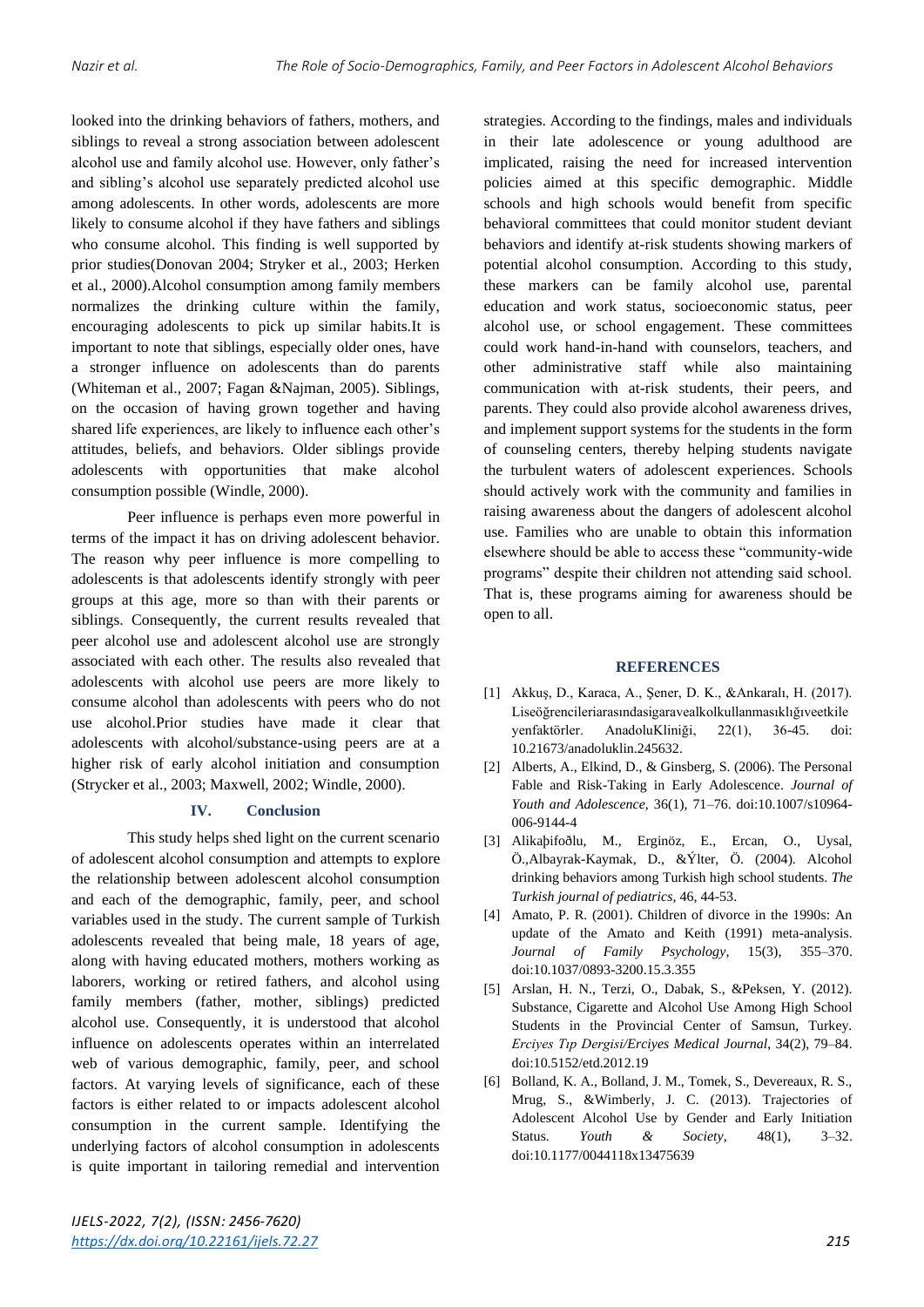- [7] Bronfenbrenner, U. (1977). Toward an experimental ecology of human development. *American Psychologist*, 32(7), 513–531. doi:10.1037/0003-066x.32.7.513
- [8] Bronfenbrenner, U. (1979). The ecology of human development: Experiments by nature and design. Harvard university press.
- [9] CharroBaena, B., Meneses, C., Caperos, J. M., Prieto, M., &Uroz, J. (2018). The Role of Religion and Religiosity in Alcohol Consumption in Adolescents in Spain. *Journal of Religion and Health*, 58(5), 1477–1487. doi:10.1007/s10943-018-0694-z
- [10] Chartier, K. G., Hesselbrock, M. N., &Hesselbrock, V. M. (2010). Development and Vulnerability Factors in Adolescent Alcohol Use. Child and Adolescent Psychiatric Clinics of North America, 19(3), 493–504. doi:10.1016/j.chc.2010.03.004
- [11] Donovan, J. (2004). Adolescent alcohol initiation: A review of psychosocial risk factors. *Journal of Adolescent Health*, 35(6), 529.e7. doi:10.1016/s1054-139x(04)00066-7
- [12] Duncan, S. C., Duncan, T. E., &Strycker, L. A. (2006). Alcohol use from ages 9 to 16: A cohort-sequential latent growth model. Drug and Alcohol Dependence, 81(1), 71– 81. doi:10.1016/j.drugalcdep.2005.06.001
- [13] Elkind, D. (1967). Egocentrism in Adolescence. Child Development, 38(4), 1025. doi:10.2307/1127100
- [14] Ennett, S. T., Bauman, K. E., Foshee, V. A., Pemberton, M., & Hicks, K. A. (2001). Parent-Child Communication About Adolescent Tobacco and Alcohol Use: What Do Parents Say and Does It Affect Youth Behavior? *Journal of Marriage and Family*, 63(1), 48–62. doi:10.1111/j.1741- 3737.2001.00048.x
- [15] Ennett, S. T., Foshee, V. A., Bauman, K. E., Hussong, A., Cai, L., Reyes, H. L. M., … DuRant, R. (2008). The Social Ecology of Adolescent Alcohol Misuse. Child Development, 79(6), 1777–1791. doi:10.1111/j.1467-8624.2008.01225.x
- [16] Evren, C., Ogel, K., Demirci, A. C., Evren, B., Yavuz, B. G., & Bozkurt, M. (2014). Prevalence of Lifetime Tobacco, Alcohol and Drug Use Among 10th Grade Students in Istanbul. KlinikPsikofarmakolojiBülteni-Bulletin of Clinical Psychopharmacology, 24(3), 201–210. doi:10.5455/bcp.20140131023259
- [17] Fagan, A. A., &Najman, J. M. (2005). The Relative Contributions of Parental and Sibling Substance Use to Adolescent Tobacco, Alcohol, and Other Drug Use. *Journal of Drug Issues*, 35(4), 869–883. doi:10.1177/002204260503500410
- [18] Flewelling, R. L., & Bauman, K. E. (1990). Family Structure as a Predictor of Initial Substance Use and Sexual Intercourse in Early Adolescence. *Journal of Marriage and the Family*, 52(1), 171. doi:10.2307/352848
- [19] Goodman, E., & Huang, B. (2002). Socioeconomic Status, Depressive Symptoms, and Adolescent Substance Use. Archives of Pediatrics & Adolescent Medicine, 156(5), 448. doi:10.1001/archpedi.156.5.448
- [20] Grant, J. D., Scherrer, J. F., Lynskey, M. T., Lyons, M. J., Eisen, S. A., Tsuang, M. T., … Bucholz, K. K. (2005). Adolescent alcohol use is a risk factor for adult alcohol and drug dependence: evidence from a twin design.

*Psychological Medicine*, 36(1), 109–118. doi:10.1017/s0033291705006045

- [21] Griffin, K. W., Scheier, L. M., Botvin, G. J., & Diaz, T. (2000). Ethnic and gender differences in psychosocial risk, protection, and adolescent alcohol use. Prevention Science, 1(4), 199-212.
- [22] Guler, N., Güler, G., Ulusoy, H., &Bekar, M. (2009). Liseöğrencileriarasındasigara, alkolkullanımıveintihardüşüncesisıklığı. Cumhuriyet Tıp Dergisi, 31(4), 340-345.
- [23] Gunn, R. L., & Smith, G. T. (2010). Risk factors for elementary school drinking: Pubertal status, personality, and alcohol expectancies concurrently predict fifth-grade alcohol consumption. *Psychology of Addictive Behaviors*, 24(4), 617–627. doi:10.1037/a0020334
- [24] Hamilton, H. A., Noh, S., &Adlaf, E. M. (2009). Perceived financial status, health, and maladjustment in adolescence. Social Science & Medicine, 68(8), 1527-1534. doi:10.1016/j.socscimed.2009.01.037
- [25] Herken, H., ÖZKAN, A. S. Ç., & BODUR, S. (2000). ÖgrencilerdeAlkolKullanımSıklığıveSosyalÖğrenmeileilişki si. Düşünen Adam, 13(2), 87-91.
- [26] Hingson, R., Heeren, T., Zakocs, R., Winter, M., & Wechsler, H. (2003). Age of first intoxication, heavy drinking, driving after drinking, and risk of unintentional injury among U.S. college students*. Journal of Studies on Alcohol*, 64(1), 23–31. doi:10.15288/jsa.2003.64.23
- [27] Huang, G. C., Unger, J. B., Soto, D., Fujimoto, K., Pentz, M. A., Jordan-Marsh, M., & Valente, T. W. (2014). Peer Influences: The Impact of Online and Offline Friendship Networks on Adolescent Smoking and Alcohol Use. *Journal of Adolescent Health*, 54(5), 508–514. doi:10.1016/j.jadohealth.2013.07.001
- [28] Humensky, J. L. (2010). Are adolescents with a high socioeconomic status more likely to engage in alcohol and illicit drug use in early adulthood? Substance Abuse Treatment, Prevention, and Policy, 5(1). doi:10.1186/1747- 597x-5-19
- [29] Jeynes, W. H. (2001). The effects of recent parental divorce on their children's consumption of alcohol. Journal of Youth and Adolescence, 30(3), 305-319. doi:10.1023/a:1010440111698
- [30] Karatay, G., &Kubilay, G. (2004). Sosyoekonomikdüzeyifarkliikilisedemaddekullanmadurumu veetkileyenfaktörlerinbelirlenmesi.
	- *HemşirelikteAraştırmaGeliştirmeDergisi*, 6(1), 57-70.
- [31] Kilpatrick, D. G., Acierno, R., Saunders, B., Resnick, H. S., Best, C. L., &Schnurr, P. P. (2000). Risk factors for adolescent substance abuse and dependence: Data from a national sample. *Journal of Consulting and Clinical Psychology*, 68(1), 19–30. doi:10.1037/0022-006x.68.1.19
- [32] Kliewer, W., &Murrelle, L. (2007). Risk and Protective Factors for Adolescent Substance Use: Findings from a Study in Selected Central American Countries. *Journal of Adolescent Health*, 40(5), 448–455. doi:10.1016/j.jadohealth.2006.11.148
- [33] Kristjansson, A. L., Sigfusdottir, I. D., Allegrante, J. P., &Helgason, A. R. (2009). Parental divorce and adolescent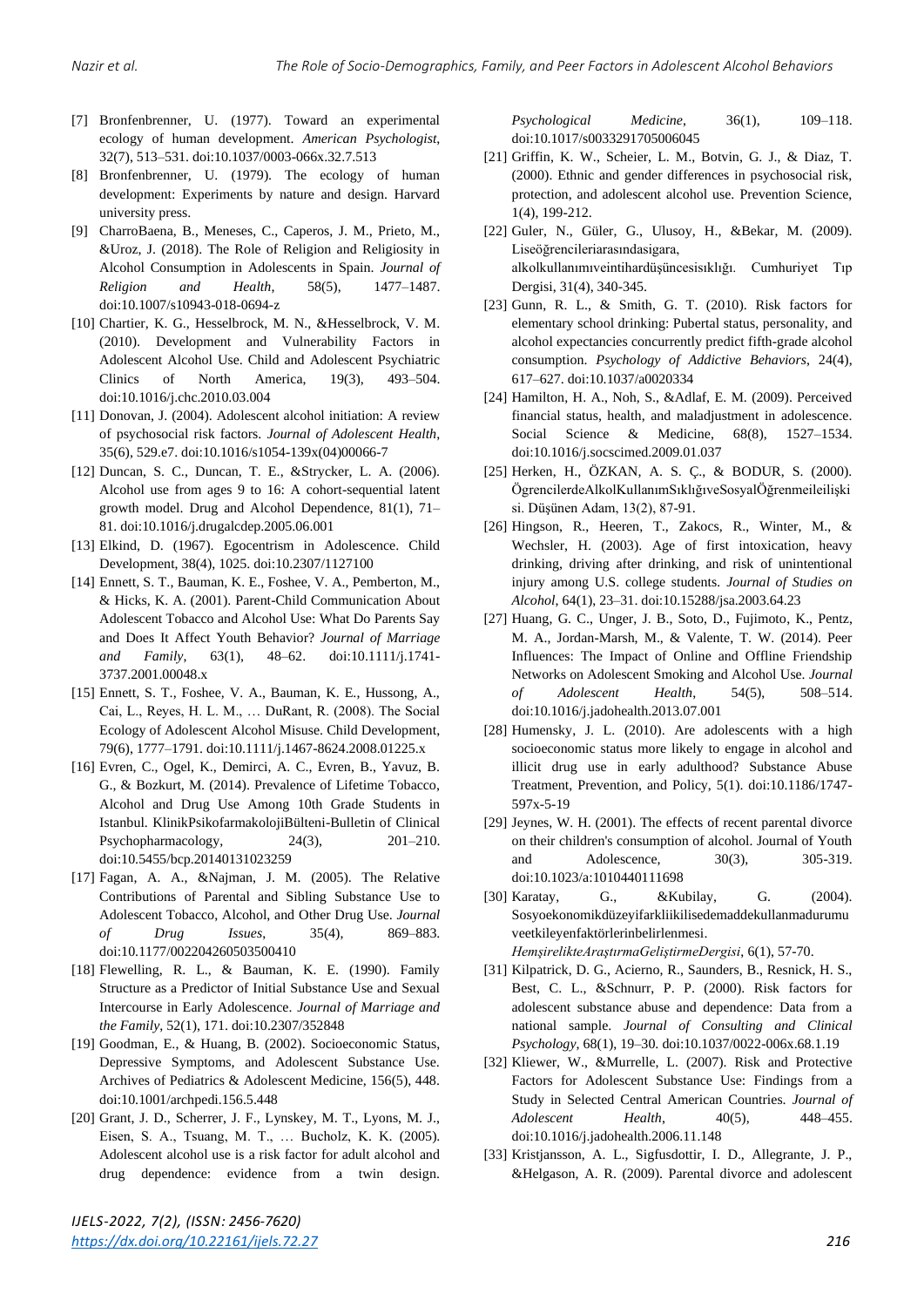cigarette smoking and alcohol use: assessing the importance of family conflict. ActaPaediatrica, 98(3), 537–542. doi:10.1111/j.1651-2227.2008.01133.x

- [34] Kuntsche, E., Wicki, M., Windlin, B., Roberts, C., Gabhainn, S. N., van der Sluijs, W., …Demetrovics, Z. (2015). Drinking Motives Mediate Cultural Differences but Not Gender Differences in Adolescent Alcohol Use. *Journal of Adolescent Health*, 56(3), 323–329. doi:10.1016/j.jadohealth.2014.10.267
- [35] Maggs, J. L., Patrick, M. E., & Feinstein, L. (2008). Childhood and adolescent predictors of alcohol use and problems in adolescence and adulthood in the National Child Development Study. *Addiction*, 103(s1), 7–22. doi:10.1111/j.1360-0443.2008.02173.x
- [36] Maxwell, K. A. (2002). Friends: The Role of Peer Influence Across Adolescent Risk Behaviors. *Journal of Youth and Adolescence*, 31(4), 267–277. doi:10.1023/a:1015493316865
- [37] Melotti, R., Heron, J., Hickman, M., Macleod, J., Araya, R., & Lewis, G. (2011). Adolescent Alcohol and Tobacco Use and Early Socioeconomic Position: The ALSPAC Birth Cohort. PEDIATRICS, 127(4), e948–e955. doi:10.1542/peds.2009-3450
- [38] Mostofsky, E., Mukamal, K. J., Giovannucci, E. L., Stampfer, M. J., &Rimm, E. B. (2016). Key Findings on Alcohol Consumption and a Variety of Health Outcomes From the Nurses' Health Study. *American Journal of Public Health*, 106(9), 1586–1591. doi:10.2105/ajph.2016.303336
- [39] Nolen-Hoeksema, S. (2004). Gender differences in risk factors and consequences for alcohol use and problems. Clinical Psychology Review, 24(8), 981–1010. doi:10.1016/j.cpr.2004.08.003
- [40] Oakes, J. M., & Rossi, P. H. (2003). The measurement of SES in health research: current practice and steps toward a new approach. Social Science & Medicine, 56(4), 769–784. doi:10.1016/s0277-9536(02)00073-4
- [41] Oesterle, S., Hill, K. G., Hawkins, J. D., Guo, J., Catalano, R. F., & Abbott, R. D. (2004). Adolescent heavy episodic drinking trajectories and health in young adulthood. *Journal of Studies on Alcohol*, 65(2), 204–212. doi:10.15288/jsa.2004.65.204
- [42] Ögel, K., Tamar, D., Evren, C., &Çakmak, D. (2000). İstanbul'dalisegençleriarasındasigara, alkolvemaddekullanımyaygınlığı. Klinikpsikiyatri, 3(4), 242-245.
- [43] Patrick, M. E., Wightman, P., Schoeni, R. F., &Schulenberg, J. E. (2012). Socioeconomic Status and Substance Use Among Young Adults: A Comparison Across Constructs and Drugs. *Journal of Studies on Alcohol and Drugs*, 73(5), 772–782. doi:10.15288/jsad.2012.73.772
- [44] Pinderhughes, E. E., Dodge, K. A., Bates, J. E., Pettit, G. S., &Zelli, A. (2000). Discipline responses: influences of parents' socioeconomic status, ethnicity, beliefs about parenting, stress, and cognitive-emotional processes. *Journal of family psychology*, 14(3), 380. DOI: 10.1037/0893-3200.14.3.380
- [45] Poelen, E. A. P., Scholte, R. H. J., Willemsen, G., Boomsma, D. I., & Engels, R. C. M. E. (2007). Drinking by

parents, siblings, and friends as predictors of regular alcohol use in adolescents and young adults: a longitudinal twinfamily study. Alcohol and Alcoholism, 42(4), 362–369. doi:10.1093/alcalc/agm042

- [46] Ryan, S. M., Jorm, A. F., &Lubman, D. I. (2010). Parenting Factors Associated with Reduced Adolescent Alcohol Use: A Systematic Review of Longitudinal Studies. Australian & New Zealand Journal of Psychiatry, 44(9), 774–783. doi:10.1080/00048674.2010.501759
- [47] Scholte, R. H. J., Poelen, E. A. P., Willemsen, G., Boomsma, D. I., & Engels, R. C. M. E. (2008). Relative risks of adolescent and young adult alcohol use: The role of drinking fathers, mothers, siblings, and friends. Addictive Behaviors, 33(1), 1–14. doi:10.1016/j.addbeh.2007.04.015
- [48] Schulenberg, J. E., &Maggs, J. L. (2002). A developmental perspective on alcohol use and heavy drinking during adolescence and the transition to young adulthood. *Journal of Studies on Alcohol, Supplement*, (s14), 54–70. doi:10.15288/jsas.2002.s14.54
- [49] Shortt, A. L., Hutchinson, D. M., Chapman, R., &Toumbourou, J. W. (2007). Family, school, peer and individual influences on early adolescent alcohol use: firstyear impact of the Resilient Families program. Drug and Alcohol Review, 26(6), 625–634. doi:10.1080/09595230701613817
- [50] Spear, L. P. (2000). The adolescent brain and age-related behavioral manifestations. Neuroscience &Biobehavioral Reviews, 24(4), 417–463. doi:10.1016/s0149- 7634(00)00014-2
- [51] Spijkerman, R., van den Eijnden, R. J. J. M., &Huiberts, A. (2008). Socioeconomic Differences in Alcohol-Specific Parenting Practices and Adolescents' Drinking Patterns. European Addiction Research, 14(1), 26–37. doi:10.1159/000110408
- [52] Squeglia, L. M., Ball, T. M., Jacobus, J., Brumback, T., McKenna, B. S., Nguyen-Louie, T. T., …Tapert, S. F. (2017). Neural Predictors of Initiating Alcohol Use During Adolescence. *American Journal of Psychiatry*, 174(2), 172– 185. doi:10.1176/appi.ajp.2016.15121587
- [53] Strycker, L. A., Duncan, S. C., & Pickering, M. A. (2003). The Social Context of Alcohol Initiation Among African American and White Youth. *Journal of Ethnicity in Substance Abuse*, 2(1), 35–42. doi:10.1300/j233v02n01\_03
- [54] Şaşmaz, T., Buğdayci, R., Toros, F., Kurt, A. Ö., Tezcan, H., Öner, S., &Çamdeviren, H. (2006). Ergenlerdealkoliçmeprevalansiveolasi risk faktörleri: okultabanli, kesitselbirçalişma. TAF Preventive Medicine Bulletin, 5(2).
- [55] Torikka, A., Kaltiala-Heino, R., Luukkaala, T., &Rimpelä, A. (2016). Trends in Alcohol Use among Adolescents from 2000 to 2011: The Role of Socioeconomic Status and Depression. Alcohol and Alcoholism, 52(1), 95–103. doi:10.1093/alcalc/agw048
- [56] Tot, Ş., Yazıcı, K., Yazıcı, A., Metin, Ö., Bal, N., &Erdem, P. (2004). Psychosocial correlates of substance use among adolescents in Mersin, Turkey. Public Health, 118(8), 588– 593. doi:10.1016/j.puhe.2004.02.009